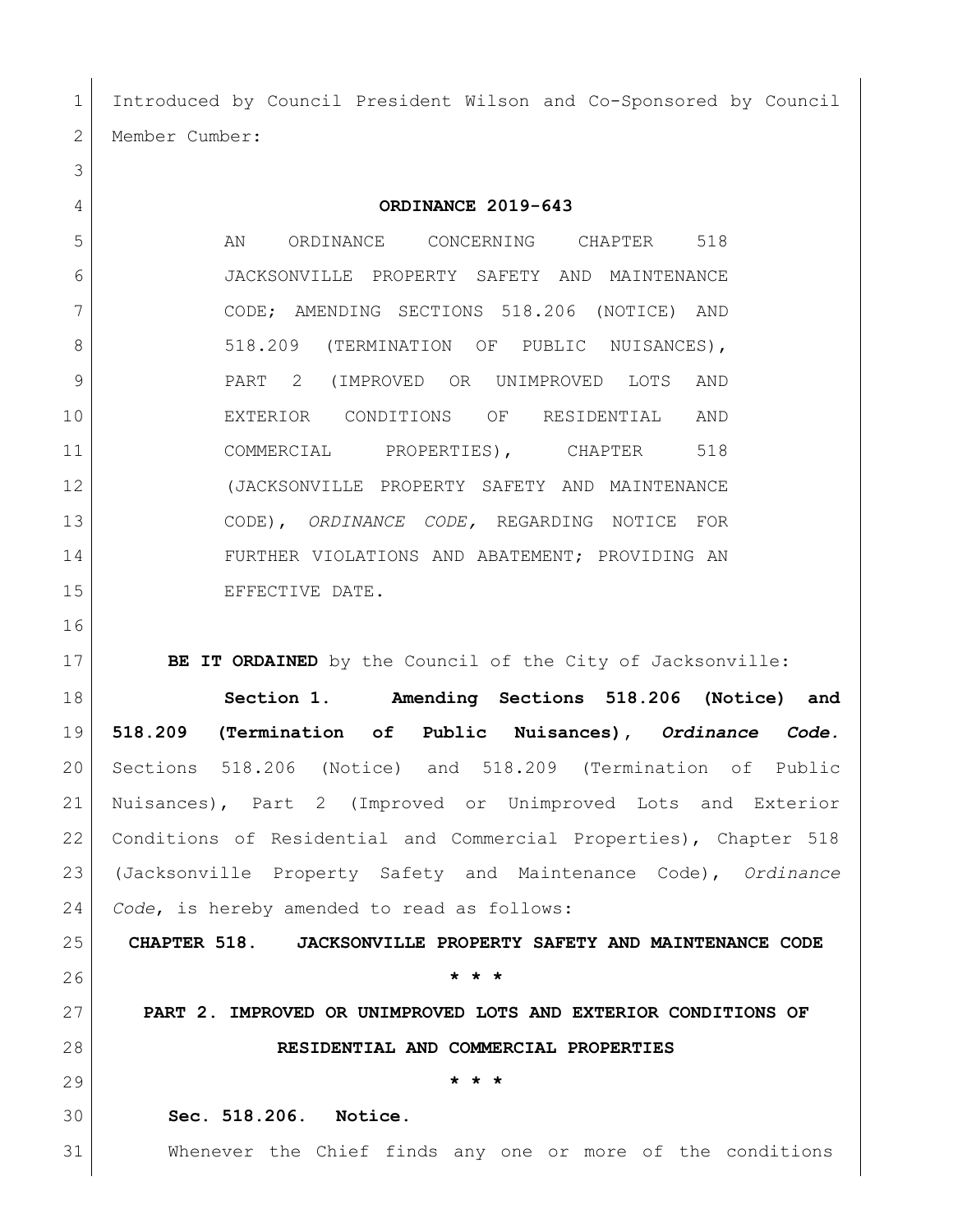1 set forth in Section 518.202 to exist, he/she shall cause a notice 2 to be posted on the property upon which the public nuisance exists. 3 The posted notice shall state:

- 4 (1) A description of the public nuisance. 5 (2) The time period allowed for termination abatement. 6 (3) The time period allowed for a written petition for an 7 appeal to the Building Codes Adjustment Board. 8 (4) That termination abatement of the public nuisance by the 9 city shall cause a special assessment and lien for the 10 total costs thereof to be placed on the property. 11 (5) That the owner, custodian, agent, lessee, trustee or 12 occupant of the property is subject to prosecution for 13 violation of Chapter 518 of the property. 14 (6) That the person is subject to prosecution of violation of 15 Chapter 518 of the Ordinance Code. 16 (7) Further violations that occur within one year from the 17 original date of the posting of the notice of violation 18 Will subject the owner, custodian, agent, lessee, trustee 19 or occupant of the property to immediate abatement of the 20 public nuisance by the city upon posting a notice of the 21 additional violation on the property, if such violation is 22 not corrected within a reasonable period of time as 23 determined by the Chief and no appeal has been requested. 24  $(7)$ (8) That the city, notwithstanding the above, reserves the 25 right to proceed with an action foreclosing the lien placed 26 against the property upon which the nuisance existed, to 27 hold the owner of the property personally liable for the
- 29 the lien on the Tax Collector's roll for collection 30 purposes.

28 cost of correcting the offending condition, or/and to place

31 (9) The right of the person to request a hearing pursuant to